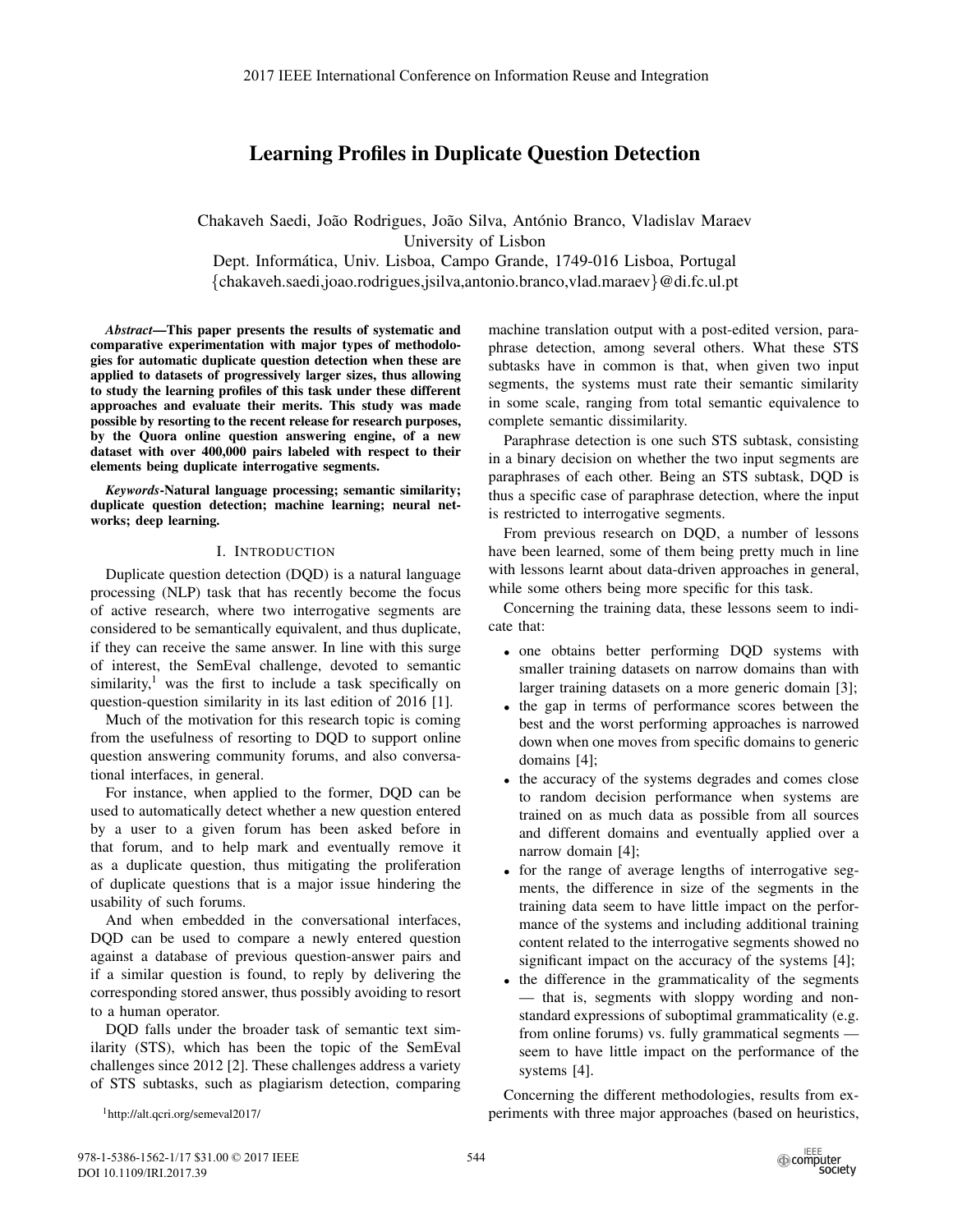support vector machines, and neural networks) seem to indicate that:

• the best variants of these major approaches all deliver competitive results, with accuracy scores all falling within a range of 2 to 3 percentage points, when trained with general domain datasets of size 30k [4].

Against this background, another result that would be important to have is to know about the impact that different amounts of learning data may have on the performance of systems trained with major approaches. This is all the more important as it is known, from experiments with other NLP tasks, that different machine learning techniques scale differently as the amount of available training data increases, to the point that with different amounts of training data the ranking between the performance of different systems can suffer dramatic changes and even get reversed [5], [6].

Undertaking a study on how the training data size affects different types of approaches to the task of DQD has so far been hampered by the lack of a dataset large enough to plot learning curves over a relevant range of dataset sizes. The recent release, three months ago in January 2017, of the Quora dataset, with over 400k pairs of grammatically wellformed interrogative segments [7], is now enabling such a study.

In the current paper we use the Quora dataset to analyze how different methodologies for the DQD task perform as the dataset size increases. We will be using systems that from previous systematic experimentation with training datasets of size 30k [4], are identified as top-performing representatives of three families of approaches to DQD.

The remainder of this paper is structured as follows: The systems used to support the present study are described in the next Section II. Section III presents the Quora dataset and its preparation, while Sections IV and V report on the results obtained and discuss them. Section VI covers related work and Section VII concludes with a summary of major results obtained and final remarks.

## II. APPROACHES AND SYSTEMS

The present study was undertaken by resorting to three systems, each being a top-performing representative of a major methodological approach to DQD: one relies on rulebased heuristics, a second is based on a machine-learning classifier that uses lexical and semantic features, and the third one is based on a deep convoluted neural network. These systems were selected because in a previous systematic experimentation on different methodologies to DQD and their variants [4], they achieved the best performance for the type of approach they belong to when developed over a 30k dataset.

# *A. Rule-based*

A first approach uses the Jaccard index over all sets of  $n$ -grams of each question, with  $n$  ranging from 1 to 4. Being a quite straightforward statistic, this nonetheless supports a very competitive baseline system for DQD [8].

Two questions are considered similar if their Jaccard index is above a certain value. For each dataset size, this similarity threshold is determined by picking the value that achieves the best accuracy on the training data. To find the best threshold, the training set is used in a series of trials whose outcome is applied to the test set.

In the current study, this led to the threshold of 0.1 for all our seven datasets, of size 7k, 15k, 30k, 97k, 165k, 232k and 300k.

Before extracting the  $n$ -grams, the questions were tokenized and stemmed, using NLTK [9].

### *B. Support Vector Machine*

Support Vector Machine (SVM) classifiers have been used with great success in many NLP tasks, including DQD [3], [4]. Taking into account these previous studies in the literature, the best-performing system adhering to this methodology relies on a feature vector that is composed as follows for each pair of interrogative segments in the dataset:

- 1) a vector resulting from the concatenation of the two vectors, for the two segments in the pair, with a onehot encoding of the *n*-grams (with *n* from 1 to 4) with more than 10 occurrences in the training dataset;
- 2) four scores of the Jaccard index of the pair, respectively when 1, 2, 3 and 4-grams are considered;
- 3) the two numbers of negative words (e.g. *never*, *nothing*, etc.), for the two segments (after negative words in the text having been normalized: e.g. "n't"  $\rightarrow$  "not", etc.);
- 4) the number of nouns that are common to both questions, provided that they are not already included in the n-grams selected in the steps above;
- 5) and the cosine similarity score between the distributional semantic vector representations of each segment.

Components 1–4 are lexical features that need only to consider the surface form of each segment and the POS tags assigned during the preprocessing stage.

Being  $k$  the total number of 1, 2, 3 and 4-grams with more than 10 occurrences in the training dataset, the onehot encoding of both interrogative segments in the pair will account for  $2k$  features. These are extended with the additional features from the Jaccard scores (4 features), number of negative words in each question (2 features) and number of shared nouns (1 feature).

Component 5, i.e. a single feature with the cosine similarity score between the vector representations of the two questions, is a semantic feature that merits a lengthier description. For each question, its distributional semantic vector (embedding) was obtained by adding up the embeddings of all the nouns and verbs occurring in it (combinations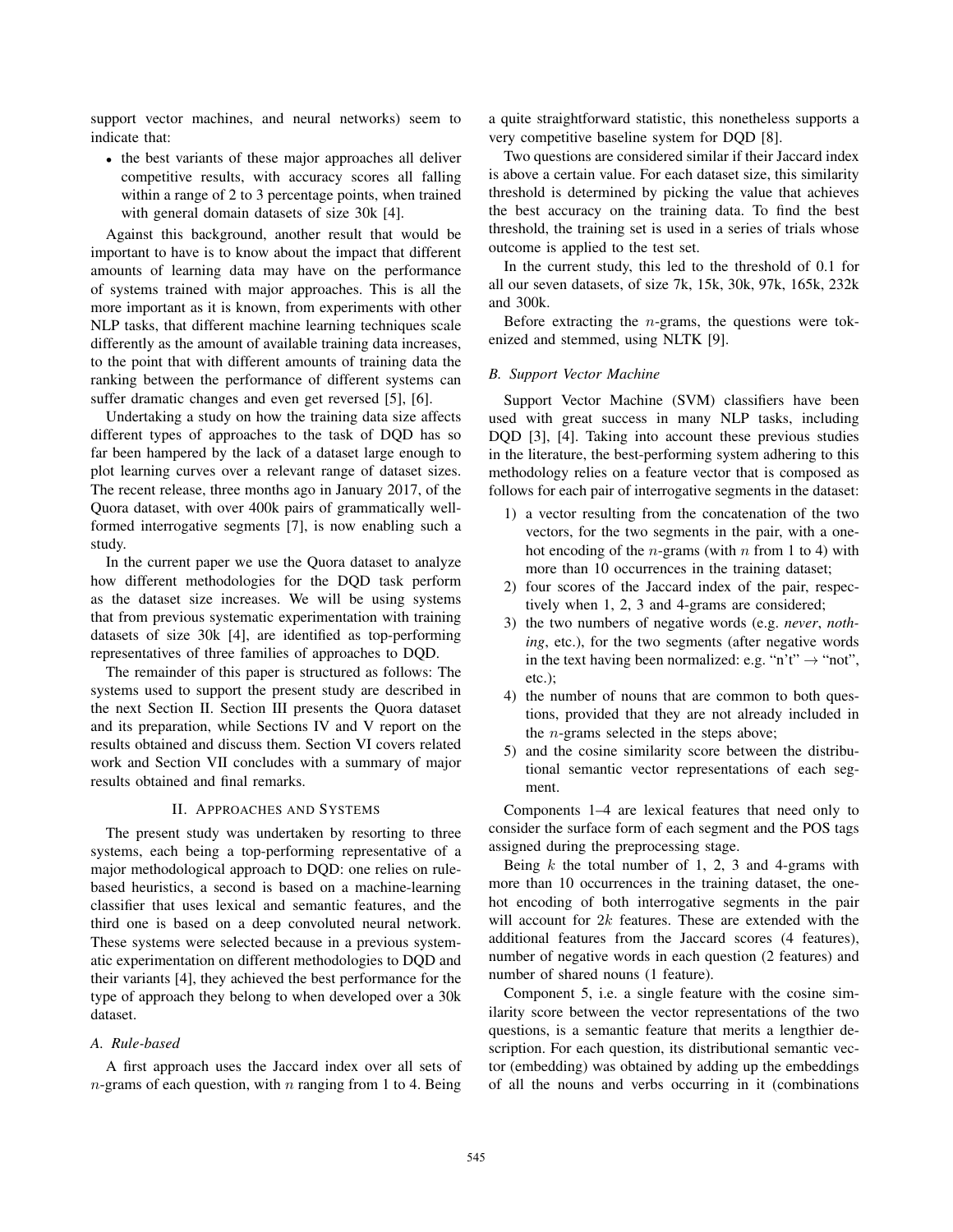of words from other POS categories were found to lead to worse performance during experimentation) [4].

The embeddings are based on WordNet synsets given that preliminary tests showed that synset embeddings performed better than word embeddings [4]. To obtain these synset embeddings we used word2vec [10] followed by Autoextend [11]. The supporting ontology was version 3 of Princeton WordNet, which contains over 120k synsets [12].

The SVM implementation in scikit-learn [13] was used.

#### *C. Deep Convolutional Neural Network*

A range of neural network architectures was experimented with, including those reported in the literature as delivering competitive results, and the best performance was achieved with a deep convolutional neural network (DCNN) [4]. This is a novel architecture we developed that combines two of the best architectures for DQD reported in the literature, namely a convolutional neural network inspired by [3] and a deep neural network inspired by [14], which is the top performing system in the "Question-Question" subtask of SemEval 2016 Task 1 [1].

The Keras [15] and Tensorflow [16] were resorted to for the implementation of this DCNN system. A diagram of its architecture is displayed in Figure 1.

|                    | W R                  |      |             | multi-layer deep network |    |    |           |                      |
|--------------------|----------------------|------|-------------|--------------------------|----|----|-----------|----------------------|
| $q_1$              |                      |      |             |                          |    |    | $r^{q_1}$ |                      |
| <b>WR</b><br>$q_2$ | W <sub>R</sub><br>q2 | CONV | <b>POOL</b> | <b>FC</b>                | FC | FC | $nq_2$    | cosine<br>similarity |

Figure 1. DCNN architecture: word representation (WR), convolution (CONV), pooling (POOL), fully connected layers (FC) and cosine similarity measurement layers

The dataset was prepared with a simple pre-processing stage where the segments were tokenized with NLTK [9], and the tokens were lowercased.

The DCCN is fed with the two segments from an input pair of segments, each going through the same layers and processing procedures all along the neural network, thus resorting to a Siamese architecture.

This neural network starts by obtaining the vectorial representations for the words in each interrogative segment by means of its initial embedding layer. This layer eventually acts as a distributional semantic space by learning a vector for each word during the training of the network. These word vectors are randomly initialized with size 300 and are learned through the training process, where during the back-propagation, the vector for each word gets adjusted and eventually determined given the neighboring words and the task at hand with which the cost function is computed.

The vocabulary of the distributional semantic space represented in this layer is made up of all the word types found in the training dataset. Hence, this first layer uses the same number of neurons as the number of items in the vocabulary

by resorting to a one-hot encoding representations of the vocabulary items.

In order to obtain a vectorial representation of the segments, the resulting word vectors are passed to a convolution layer combined with a pooling layer that resorts to a max filter. The convolution layer uses 300 neurons and contains a convolutional window with a kernel size of 15. The weights in the convolution layer are shared for the two segments in the input pair of segments.

The resulting vectorial representations of each segment are then fed through a deep network of three fully-connected layers, each with 50 neurons.

All these layers of the DCNN share the same weights for every one of the interrogative segments in the pair. The two output representations of this Siamese network are then compared by using the cosine similarity between them. If the cosine is above an empirically determined threshold, obtained with the help of a hyperbolic tangent activation function, the segments are classified as being duplicates.

For every one of the experiments undertaken, with training datasets of different sizes, the learning process was performed with a 0.01 learning rate, with hyperbolic tangent as activation function and a stochastic gradient to compute the cost function with a mean squared error loss. In each experiment, the best score was picked from a twenty epoch training.

### III. DATASETS

Quora2 is an online moderated question answering site where each query introduced by a user, typically in a grammatical interrogative sentence, receives an answer, often from a volunteer expert.

Three months ago, in January 2017, Quora released a dataset with 404,290 potential duplicate question pairs [7]. Each entry in this dataset contains a pair of questions and a class label indicating whether the questions in the pair are duplicate or non-duplicate, as in the examples in Figure 2.

The segments are written in English and may address any topic, which makes of its collection a dataset of a generic domain.

|                                 | <b>Q</b> Why are police lights red and blue?              |
|---------------------------------|-----------------------------------------------------------|
|                                 | <b>Q</b> Why are police lights red and/or blue?           |
| $\begin{matrix} 0 \end{matrix}$ | <b>Q</b> Can anyone predict my birth chart?               |
|                                 | <b>Q</b> What can you tell me regarding this birth chart? |
|                                 | <b>Q</b> Why are dogs considered omnivores?               |
|                                 | <b>Q</b> Are dogs carnivorous animals?                    |

Figure 2. Three example pairs of interrogative segments and their labels from the Quora dataset

The sampling method that was used to collect this dataset is reported as having returned an initially imbalanced dataset, with many more duplicate than non-duplicate

<sup>2</sup>https://www.quora.com/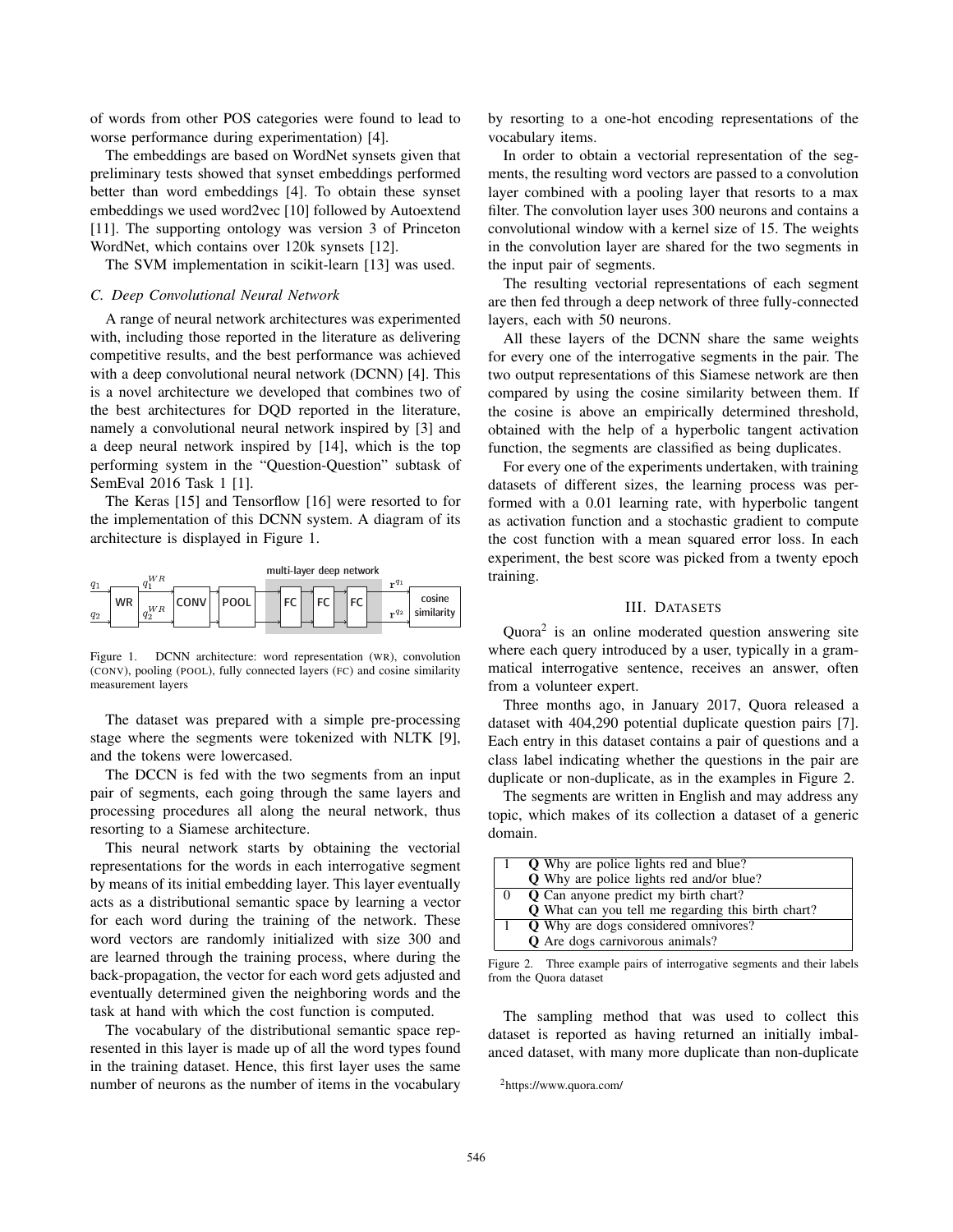pairs. Non-duplicate examples were subsequently added, including pairs of "related questions". The dataset eventually released has 149,263 (37%) duplicate and 255,027 (63%) non-duplicate pairs [7].

Also, it is indicated that the class labels contain some amount of noise and are "not guaranteed to be perfect", though the estimation of the possible amount of noise is not reported.

For the experiments in the current paper, we use a balanced subset of this Quora release, where there is the same number of duplicate and non-duplicate pairs.

Given this design option for our experiments, the largest dataset size that could be, and was, used is then roughly 300k pairs (298,526 pairs, to be precise), which is twice the minority class. The other six data sets experimented with are subsets of this balanced 300k subset of the Quora dataset released.

One the subsets of this largest balanced dataset are of size 30k, 10 times smaller than it, as that was also the size of the datasets previously used in [3] and [4].

To obtain a few more dataset sizes with which to plot learning curves, we pick the midpoint of this 30k–300k range, and also the midpoints of each of the two resulting parts, giving us three equally spaced points within that range. These three points are, roughly, at sizes 97k, 165k and 232k.

Two other smaller subsets were yet used: one at size 15k, the midpoint in the 0k–30k range, and another at 7k, the midpoint in the 0k–15k range.

The token and vocabulary (word types) counts for each one of these seven datasets are summarized in Table I.

| #pairs  | $#$ tokens | vocab. size | tokens/sentence |  |  |  |
|---------|------------|-------------|-----------------|--|--|--|
| 7k      | 154,755    | 11,759      | 22.11           |  |  |  |
| 15k     | 331,067    | 17,512      | 22.07           |  |  |  |
| 30k     | 657,317    | 24,509      | 21.91           |  |  |  |
| 97k     | 2,129,777  | 42.292      | 21.96           |  |  |  |
| 165k    | 3,600,229  | 53,552      | 21.82           |  |  |  |
| 232k    | 5.074.653  | 62,377      | 21.87           |  |  |  |
| 300k    | 6.552.447  | 69,774      | 21.84           |  |  |  |
| Table I |            |             |                 |  |  |  |

STATISTICS FOR THE DATA SUBSETS USED

The entries in the Quora dataset were randomly shuffled to avoid any possible bias coming from their original position in the released file.

For each dataset size, and in every experiment, 80% of the pairs of interrogative segments, randomly extracted, are used for training, and the other 20% for testing.

### IV. RESULTS

In this section we present the performance results obtained in terms of accuracy in duplicate question detection when DQD resolvers are learned under the approaches and by their respective systems described in Section II, with the support of the data subsets presented in Section III.

### *A. Rule-based*

The Jaccard index results from proportions straightforwardly obtained from the interrogative segments in the input pair. Hence the performance of a system learning a baseline DQD resolver that is based on this index is not expected to be too much sensitive to the size of the datasets used if these are large enough, and in our experiments this expectation should be all the stronger as the actual values for the thresholds empirically determined with the help of the seven training datasets happened to be all identical to 0.1.

|                                                |  |                |  | 7k 15k 30k 97k 165k 232k 300k |  |
|------------------------------------------------|--|----------------|--|-------------------------------|--|
| JACC 69.00 70.07 70.30 69.55 69.21 69.37 69.50 |  |                |  |                               |  |
|                                                |  | $T_0 h l_0$ II |  |                               |  |

| тане п                                                      |
|-------------------------------------------------------------|
| ACCURACY (IN PERCENTAGE) OF THE DOD RESOLVER BASED ON       |
| JACCARD INDEX OVER THE DIFFERENT DATASETS, ORDERED BY THEIR |
| <b>INCREASING SIZE</b>                                      |

The accuracy results obtained, and displayed in Table II, are aligned with this expectation. They fall all in a range of scores of about 1.3 percentage point wide.

#### *B. Support Vector Machine*

The time required for training over the 7k, 15k, 30k, 97k and 165k datasets were about 0.01, 0.08, 1.5, 40 and 140 hours respectively. Obtaining these values required approximately 0.8, 1.2, 3.6, 43 and 83.5 GB of RAM respectively for each data set, when running with a single CPU machine as required by the SVM implementation used. This imposed practical limitations to our study, leading us not to train the SVM-based DQD resolver for the remaining, larger datasets.

The size of the feature vector for an input pair grows as the vocabulary size increases with the growth of the training data subset sizes that were lined up to support the experiments in this study. Since the bulk of the feature vector is the one-hot encoding of *n*-grams (with *n* from 1 to 4), its size should grow much faster than the growth of the vocabulary, reflecting an increasingly longer tail of low frequency ngrams as we move along the increasingly larger data subsets used for training.

This is a major reason for the hurdle represented by the very fast growing time required for the training of the DQD resolvers. And its impact is showing up also in the decrease that it is observed in terms of the level of performance of the DQD resolvers, as their accuracy scores, displayed in Table III, fall with the increasing of the size of the training data subsets.

In this connection, it is also worth noting that to a certain extent this is in line with the expected behavior of SVMs with RBF kernels under these circumstances, as "the fit time complexity is more than quadratic with the number of samples which makes it hard to scale to dataset with more than a couple of 10000 samples" [17], [13].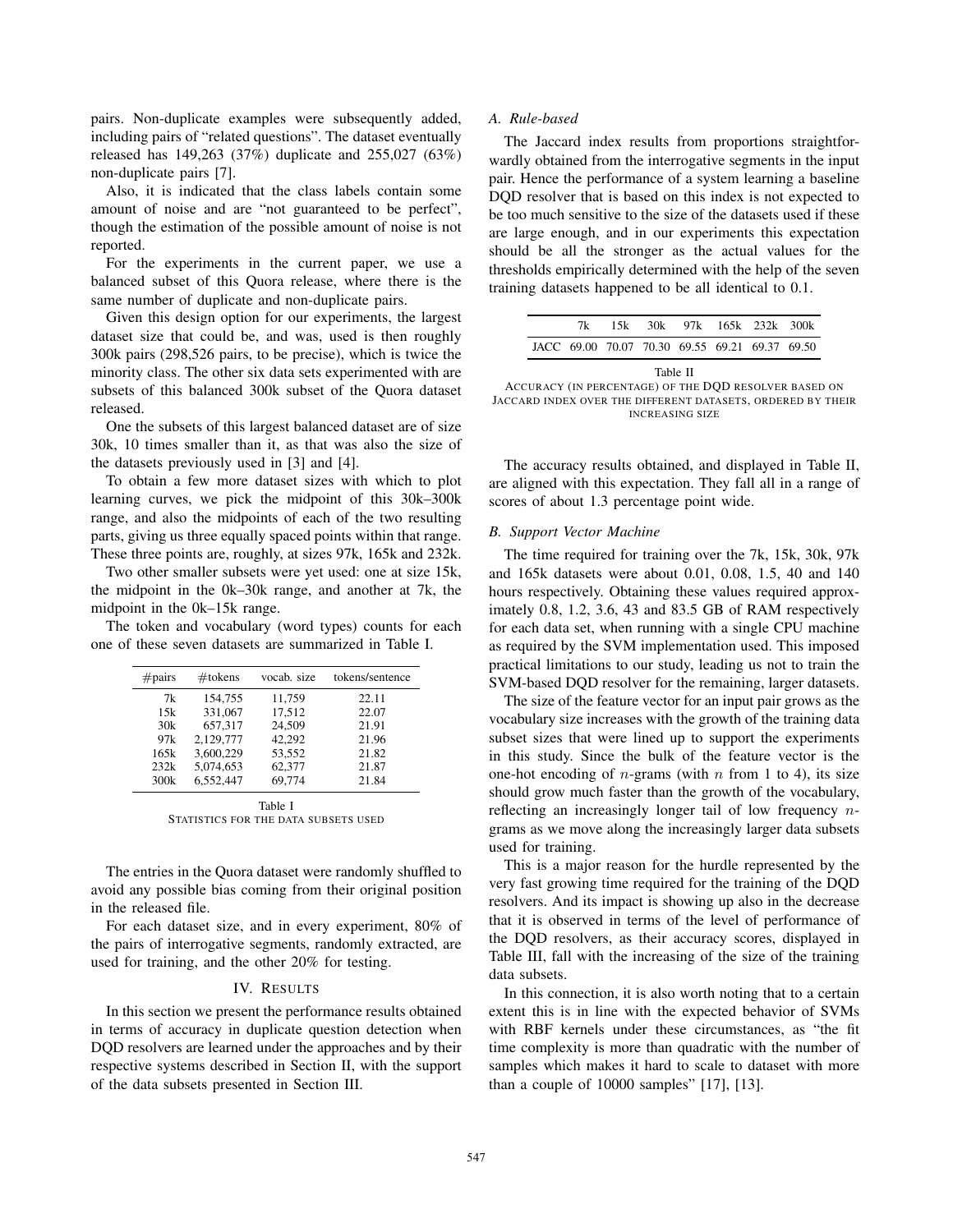|  | 7k 15k 30k 97k 165k               |  |
|--|-----------------------------------|--|
|  | SVM 67.64 68.83 68.56 67.97 66.55 |  |

Table III

ACCURACY (IN PERCENTAGE) OF THE DQD RESOLVER BASED ON SVM OVER THE DIFFERENT DATASETS, ORDERED BY THEIR INCREASING SIZE

### *C. Deep Convolutional Neural Network*

The accuracy scores for the DQD resolvers based on DCNN that were trained and tested over the different data subsets are displayed in Table IV. The performance of the resolvers increases as the number of learning examples increases, in line with what is the expected behavior of deep neural networks [18], [19].

|                                                       |                                                |  |  |  |  | 7k 15k 30k 97k 165k 232k 300k |  |  |  |  |
|-------------------------------------------------------|------------------------------------------------|--|--|--|--|-------------------------------|--|--|--|--|
|                                                       | DCNN 62.29 66.07 70.33 73.43 74.13 76.39 77.64 |  |  |  |  |                               |  |  |  |  |
| Table IV                                              |                                                |  |  |  |  |                               |  |  |  |  |
| ACCURACY (IN PERCENTAGE) OF THE DOD RESOLVER BASED ON |                                                |  |  |  |  |                               |  |  |  |  |
| DCNN OVER THE DIFFERENT DATASETS, ORDERED BY THEIR    |                                                |  |  |  |  |                               |  |  |  |  |
|                                                       | <b>INCREASING SIZE</b>                         |  |  |  |  |                               |  |  |  |  |

The time required for training over the experimental data subsets also grows here as the size of these datasets grows but in a less steep pace than for SVMs. The times required for training over the 7k, 15k, 30k, 97k, 165k, 232k, 300k were approximately 0.5, 1, 3, 12, 24, 34 and 44 hours respectively. These values were obtained with a Tesla K40c GPU dedicating all of its 12 GB memory size board to each experiment.

As it can be observed in Table I, after 97k, for every step with an increase of approximately 70k pairs of interrogative segments, there is an increase of approximately 7 to 9k items in the respective vocabularies.

The first layer of the DCNN, devoted to getting the vectorial semantic representation of words of input segments, uses the same number of neurons as the number of items in the vocabulary. The size of the subsequent layers, in turn, maintains their number of neurons irrespective of the different sizes of the training datasets and of their vocabularies.

## V. DISCUSSION

The experimental results described in Section IV are plotted together in Figure 3.

These results empirically support the plausibility of a number of insights and conclusions of different scope, ranging from specific results on the effectiveness of the technical approaches to DQD, to broad interest issues concerning the profile of machine learning methods to NLP tasks, and including lessons on the research methodology commonly adopted for DQD and other NLP topics.



Figure 3. Learning curves of the three approaches over the experimental datasets

On duplicate question detection specifically:

- The best DQD performance results depend not only on the type of approach but also on the size of the dataset: There is not an "absolute" best methodology to DQD.
- For small training datasets, of size inferior to 30k, the technically leaner approach — supported by rule-based heuristics — delivers highly competitive results: given its agile setup and top accuracy scores, in order to support applications that cannot resort to larger training datasets, it is the superior methodology.
- For larger training datasets, of a size larger than 30k, the technically more sophisticated approach — based on deep learning — delivers highly competitive results: to support applications that can resort to such larger training datasets, it is the superior methodology.
- Training datasets of size around 300k-500k seem to support pretty good performance (for the best methodology with training datasets of size larger 30k) and further improvements will require much larger datasets for increasingly smaller deltas of improvement: this is a conjecture whose plausibility is empirically supported by the apparently asymptotic shape of the DCNN curve, and that naturally calls to be further researched with larger training datasets.

Concerning machine learning methods to NLP:

The ranking of different machine learning classes of solutions in terms of their performance for some NLP tasks may change as the size of the training datasets change, even to the point that there may be dataset sizes where the approach that was the best swaps with the approach that was the worst when these were trained over a dataset with a different size. This observation gained its first contributions from [5], [6], and its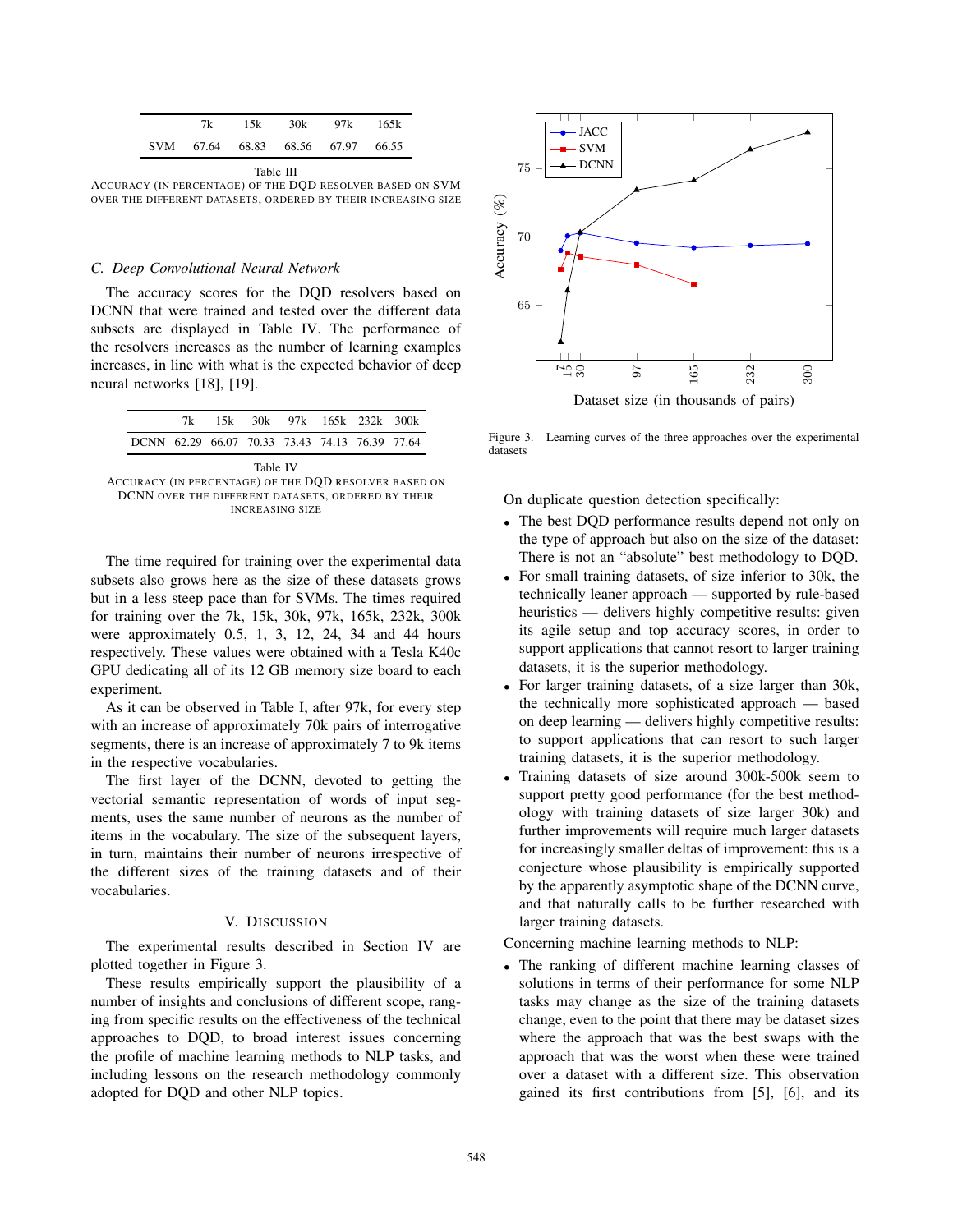empirical support is thus further strengthened with the results obtained in the present study.

And on research methodology commonly adopted for DQD and other NLP topics:

• Studying the virtues of different methodologies and approaches for a given NLP tasks or research topic on the basis of a data "slice" — that is some training data of a given size — supports an insufficient insight on the strengths and weaknesses of the different approaches for addressing that task: this is an observation that receives also further empirical support from the present study.

## VI. RELATED WORK

An approach to DQD with a Jaccard coefficient in [8] was used to measure similarities between two interrogative segments in a pair. A DQD dataset was created resorting to the Baidu Zhidao, a question and answer forum in Chinese provided by the Baidu search engine. Training with 3M pairs and testing on 3k pairs, the system scored an f-score of 60.29.

[3] introduced the architecture of convolutional neural network to tackle DQD. This network obtains the vectorial representation of the words in the two input segments, and the next convolutional layer constructs a vectorial representation for each one of the two segments. Finally, the two representations are compared using cosine similarity. This system was reported to score over 92% accuracy, resorting to 30k data taken from the Meta forum in StackExchange and AskUbuntu forum, with an 80%/20% train/test split.<sup>3</sup>

A deep neural network approach to DQD in [14] obtained the best accuracy in the SemEval-2016 Task 1 "Question-Question" subtask, namely 0.73035 in terms of Pearson correlation coefficient, which had the objective of determining the degree of similarity, on a 0–5 scale, between two interrogative sentences.

In what concerns the Quora dataset, released 3 months ago, to the best of our knowledge, there is only one unpublished paper concerning DQD up to now [20]. It proposes a multi-perspective matching (BiMPM) model. The resulting DOD resolver is reported to reach an accuracy of 88.17% when evaluated upon a 96%/2%/2% train/dev/test split.

Other draft results concerning the Quora dataset are available only as blog posts, namely 83% from [21] and 87% from [22], both based on the model for natural language inference proposed by [23].

#### VII. CONCLUSIONS

The study reported in the present paper permits to advance the understanding of methodologies for the automatic duplicate question detection task and of their application.

A major conclusion is that the more technically sophisticated type of approach resorted to, namely deep learning, has clearly a superior performance than other approaches, provided it can be trained over a sufficiently large dataset.

Interestingly, for smaller training datasets, the performance of the more technically lean type of approach, which is based on Jaccard index, shows a clear advantage over the other much more sophisticated approaches.

In future work, it will be interesting to study the apparent asymptotic progress of the learning curve of the approach based on deep convoluted neural networks in order to understand, in case this behavior gets confirmed, what is the order of magnitude for the size of the training dataset that is enough to ensure a pretty good performance of this approach. This will help to design applications where duplicate question detection is embedded, in particular to guide an effective collection of the respective training dataset with a good enough size.

### ACKNOWLEDGEMENTS

The present research was partly supported by the Infrastructure for the Science and Technology of the Portuguese Language (CLARIN Lngua Portuguesa), by the National Infrastructure for Distributed Computing (INCD) of Portugal, and by the ANI/3279/2016 grant.

#### **REFERENCES**

- [1] E. Agirre, C. Banea, D. Cer, M. Diab, A. Gonzalez-Agirre, R. Mihalcea, G. Rigau, and J. Wiebe, "Semeval-2016 task 1: Semantic textual similarity, monolingual and cross-lingual evaluation," in *Proceedings of the 10th International Workshop on Semantic Evaluation (SemEval-2016)*, 2016, pp. 497–511. [Online]. Available: http://www.aclweb.org/anthology/S16-1081
- [2] E. Agirre, A. Gonzalez-Agirre, D. Cer, and M. Diab, "Semeval-2012 task 6: A pilot on semantic textual similarity," in *Proceedings of 1st Joint Conference on Lexical and Computational Semantics*, 2012, pp. 385–393.
- [3] D. Bogdanova, C. N. dos Santos, L. Barbosa, and B. Zadrozny, "Detecting semantically equivalent questions in online user forums," in *Proceedings of the 19th Conference on Computational Natural Language Learning (CoNLL 2015)*, 2015, pp. 123–131. [Online]. Available: http://aclweb.org/anthology/K/K15/K15-1013.pdf
- [4] J. Rodrigues, C. Saedi, V. Maraev, J. Silva, and A. Branco, "Ways of asking and replying in duplicate question detection," in *Proceedings of the workshop of ACL2017- The 55th Annual Meeting of the Association for Computational Linguistics, \*SEM 2017: 6th Joint Conference on Lexical and Computational Semantics*, 2017.
- [5] M. Banko and E. Brill, "Mitigating the paucity of data problem: Exploring the effect of training corpus size on classifier performance for NLP," in *Proceedings of the 1st Human Language Technology (HLT) Conference*, 2001, pp.  $1 - 5$ .

<sup>3</sup>A replication of this experiment in [4] was found to drop almost 20 percentage points when the indication of the titles of the possible duplicate questions are removed from the questions and their threads in the dataset used.